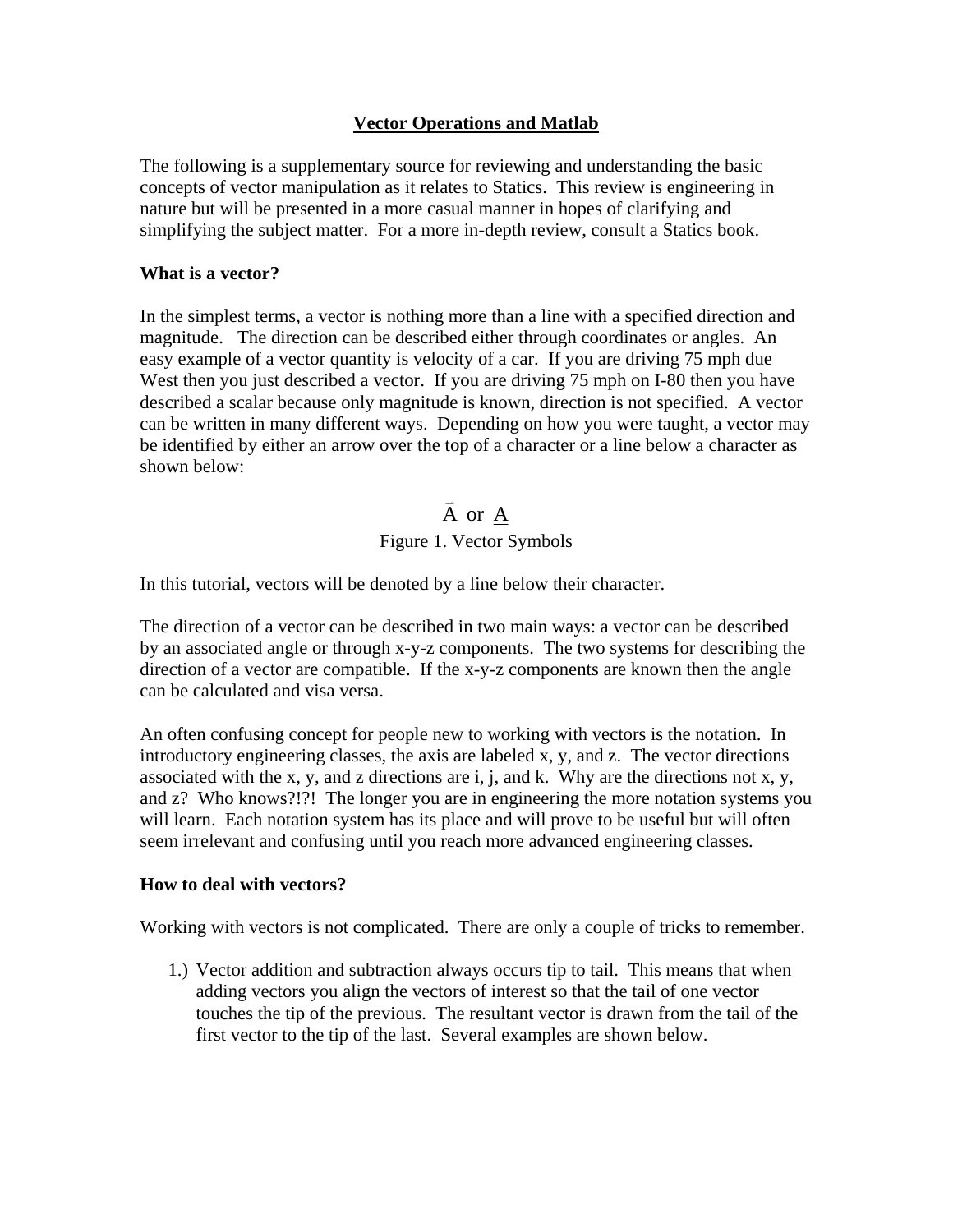



Figure 4. Tip to Tail Visualization

2.) When adding or subtracting vectors, it is almost always easiest to break the vectors into their x-y-z components. This can be done through several methods but the most reliable and most convenient manner is through manipulation of trigonometric identities.



Figure 5. Complete Vector and Components

The vector  $\underline{A}$ , shown in Figure 5, is easily broken down into its x and y components through the use of trigonometric identities and by knowing the magnitude, A, and the angle,  $\theta$ . The x component,  $\underline{A_x}$ , can be obtained by performing the following operations:

$$
\cos \theta = \frac{A_x}{A}
$$

$$
A_x = A \cdot \cos \theta
$$

Likewise for  $\underline{A_y}$ :

$$
\sin \theta = \frac{A_y}{A}
$$

$$
A_y = A \cdot \sin \theta
$$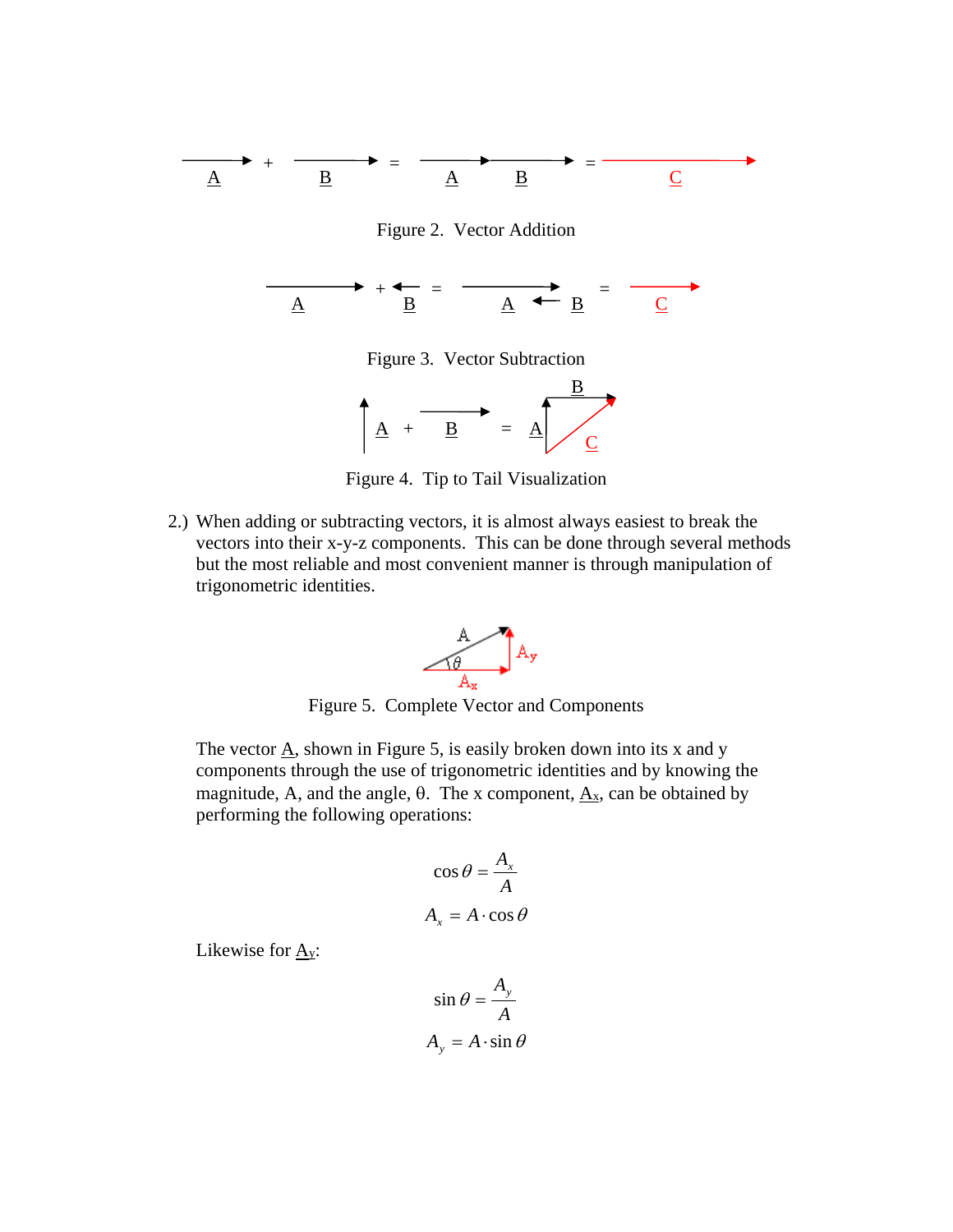Thus the vector  $\underline{A}$  can be written as:

or

or

$$
\underline{A} = A\cos\theta \, i + A\sin\theta \, j
$$

 $\underline{A}=\underline{A_x}+\underline{A_y}$ 

 $\underline{A} = A_x \underline{i} + A_y \underline{j}$ 

Similar operations can be performed to translate almost any vector into its components. Once all vectors of interest are broken into components, the addition and subtraction of vectors is simple. One simply groups the components together by type, i, j, or k components, and adds or subtracts as required. To form the resultant vector, simply apply the Pythagorean Theorem to obtain the magnitude and the trigonometric identity of tangent to obtain the angle.

#### **What is a unit vector?**

The concept of the unit vector is key to understanding vectors. A unit vector is, more or less, a simplified vector. The magnitude of a unit vector is always 1. A unit vector gives the direction of its parent vector but not the magnitude. For example, A is a vector of magnitude 10 and forms a 45<sup>o</sup> angle with the x axis, and the unit vector of  $\underline{A}$  is denoted as  $\hat{A}$  and has the identical direction but a magnitude of 1, see Figure 6.



Figure 6. Vector vs. Unit Vector

Solving for a unit vector is simple. The first step in solving for a unit vector is to break the vector into its components as previously discussed. Once the vector components have been obtained, each component should be divided by the magnitude of the vector as shown below:

$$
\begin{aligned}\n\underline{A} &= A_x \underline{i} + A_y \underline{j} + A_z \underline{k} \\
|A| &= \sqrt{A_x^2 + A_y^2 + A_z^2} \\
\hat{A} &= \frac{\underline{A}}{|A|} = \frac{A_x \underline{i} + A_y \underline{j} + A_z \underline{k}}{\sqrt{A_x^2 + A_y^2 + A_z^2}} \\
\hat{A} &= \frac{A_x}{|A|} \hat{i} + \frac{A_y}{|A|} \hat{j} + \frac{A_z}{|A|} \hat{k}\n\end{aligned}
$$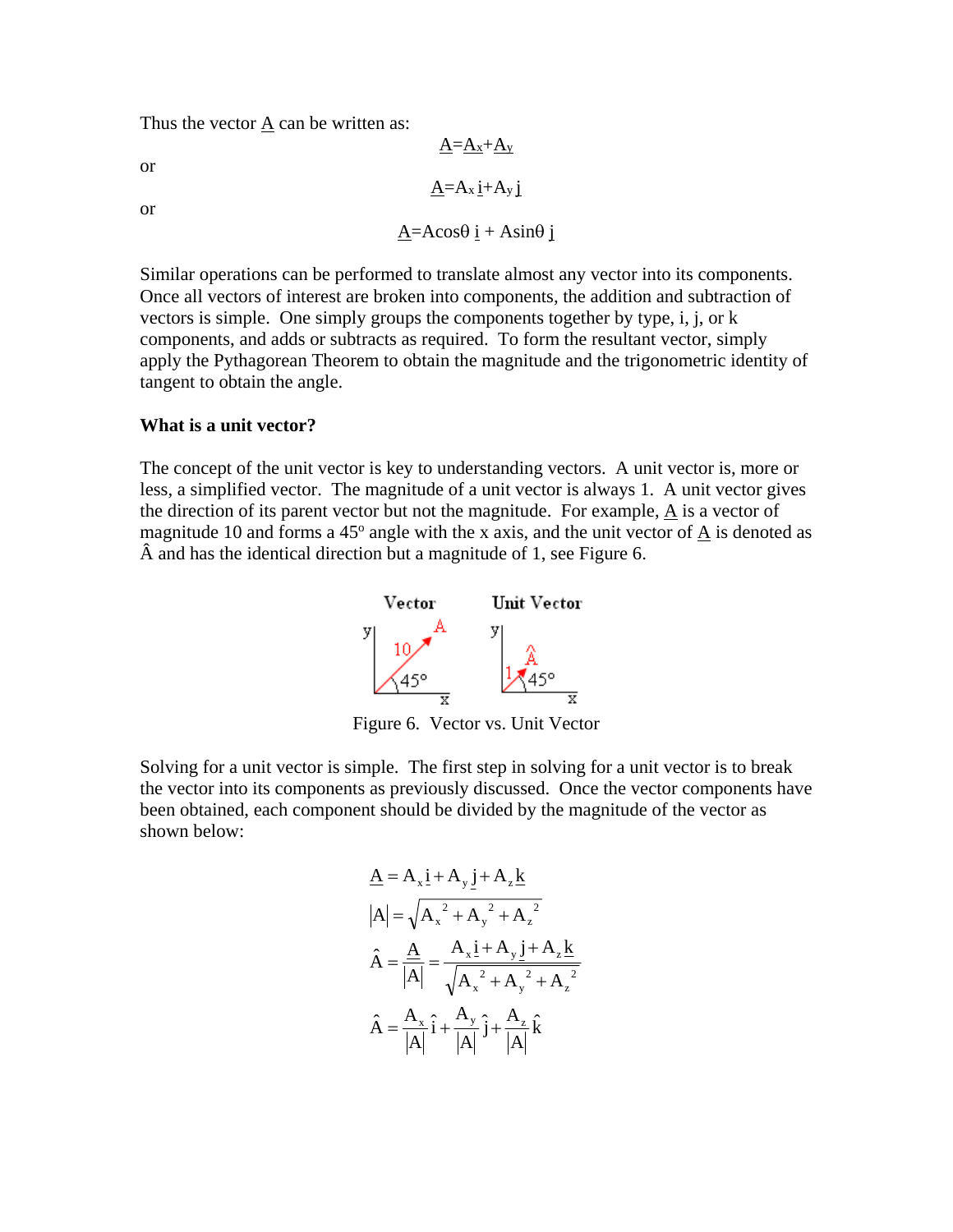Unit vectors are often denoted by a "^" symbol. Unit vectors are also often denoted by the notation, " $n =$  unit vector."

With the basic tools described above and an understanding of elementary math, vectors operations should be easily managed.

#### **Example – MATLAB**

The following code will walk you through how to use MATLAB to solve for the magnitudes and unit vectors of various vectors and how to subsequently add or subtract them.

```
%Vector Example
clear all
clc
%Our vectors of interest are the following:
% Vector A: A=1i+2j+3k<br>% Vector B: B=4i-5j+6k
     Vector B: B=4i-5j+6k
%Defining each vector:
A=[1 2 3]
B=[4 -5 6]%Defining the individual vector components
Ai=A(1)Aj=A(2)Ak=A(3)Bi=B(1)Bj=B(2)Bk=B(3)%Finding the vector magnitudes:
Mag_A=sqrt(Ai^2+Aj^2+Ak^2)
Mag_B=sqrt(Bi^2+Bj^2+Bk^2)
%Defining the unit vectors:
Unit_A=A/Mag_A
Unit_B=B/Mag_B
%Adding the vectors:
C = A + B%or
Ci=Ai+Bi
Cj=Aj+BjCk=Ak+Bk
C=[Ci Cj Ck]
```